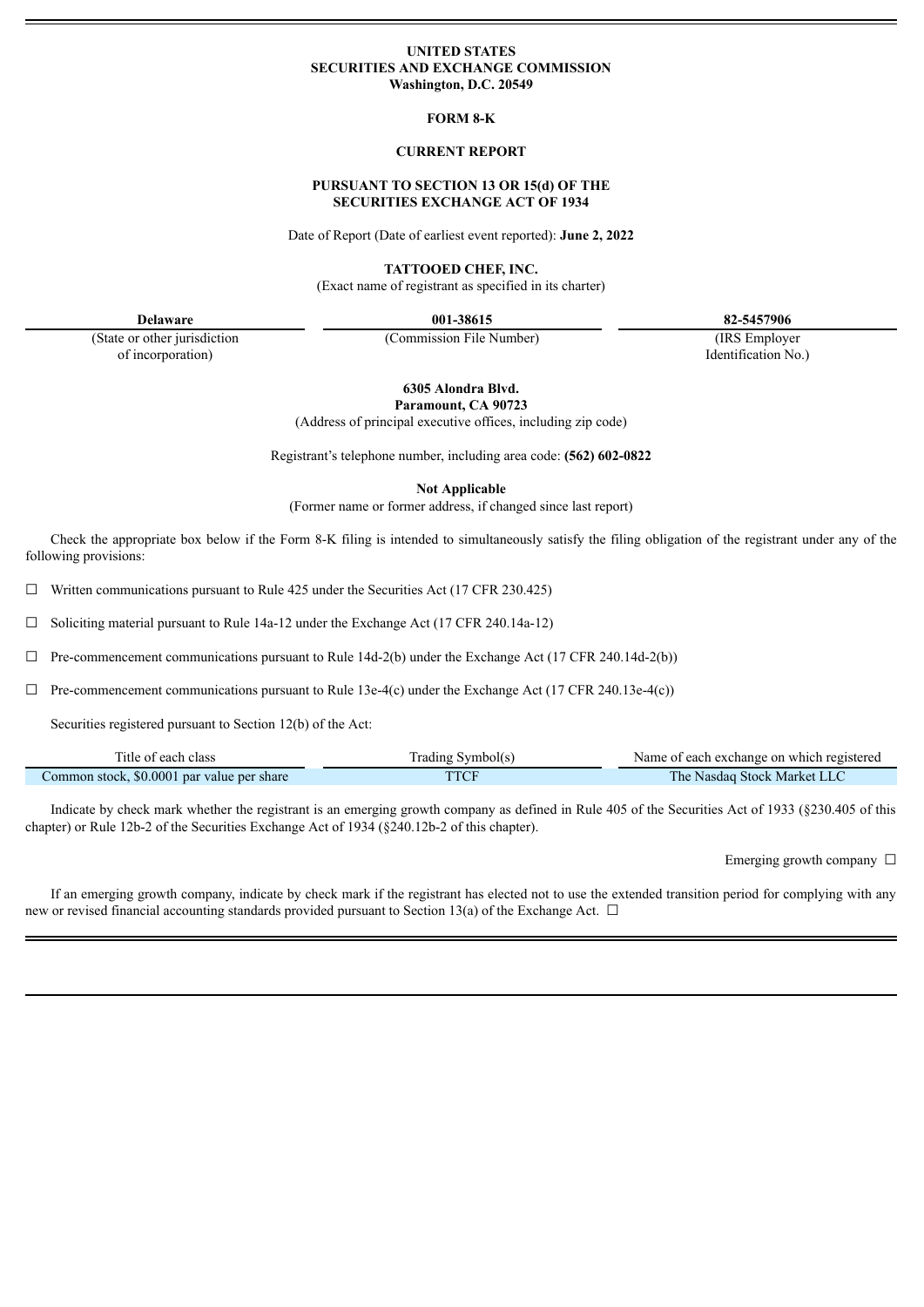### **Item 5.07 Submission of Matters to a Vote of Security Holders.**

e.

On June 2, 2022, Tattooed Chef, Inc., a Delaware corporation ("Tattooed Chef" or the "Company"), held its 2022 annual meeting of stockholders (the "Annual Meeting"). At the Annual Meeting, a total of 53,137,195 of Tattooed Chef's issued and outstanding shares of common stock held of record as of April 4, 2021, the record date for the Annual Meeting, were present either in person or by proxy, which constituted a quorum. Tattooed Chef's stockholders voted on the following proposals at the Annual Meeting, each of which was approved and described in more detail in Tattooed Chef's definitive proxy statement filed with the Securities and Exchange Commission on April 28, 2022. The final vote tabulation for each proposal is set forth below.

1. **Election of Directors.** To elect three Class II directors to the Company's board of directors (the "Board") to hold office with terms to expire at the 2025 Annual Meeting of Stockholders. The final voting tabulation for this proposal was as follows:

| Nominee           | Votes For  | Abstain  | <b>Broker Non-Votes</b> |
|-------------------|------------|----------|-------------------------|
| Jennifer Fellner  | 36,917,926 | .042,685 | 15,176,584              |
| Edward Gelfand    | 36,250,737 | .709,874 | 15,176,584              |
| Daniel Williamson | 36,166,168 | .794,443 | 15,176,584              |

Based on the votes set forth above, each of the director nominees was duly elected.

2. **Ratification of the Company's Independent Registered Public Accounting Firm.** To ratify the appointment of Deloitte & Touche, LLP ("Deloitte") as the Company's independent registered public accounting firm for the fiscal year ending December 31, 2022. The final voting tabulation for this proposal was as follows:

| Votes For  | votes<br>Against | Abstain |
|------------|------------------|---------|
| 52,641,882 | 295,448          | 199,865 |

Based on the votes set forth above, the appointment of Deloitte as the Company's independent registered public accounting firm for the fiscal year ending December 31, 2022 was duly ratified.

3. **Say-on-Pay.** To provide an advisory (non-binding) vote on a resolution approving executive compensation as disclosed pursuant to Item 402 of Regulation S-K. The final voting tabulation for this proposal was as follows:

| Votes For                      | votes<br>Against | Abstain | <b>Broker Non-Votes</b> |
|--------------------------------|------------------|---------|-------------------------|
| 649.312<br>$\sim$ $-$<br>.31.3 | 260,289          | 1,009   | 176,584                 |

Based on the votes set forth above, the resolution approving executive compensation passed.

4. **Say-on-Frequency.** To provide an advisory (non-binding) vote determining the frequency of future stockholder votes on executive compensation. The final voting tabulation for this proposal was as follows:

| <b>CONTRACTOR</b><br>l'hree Years | --<br>Years<br>l wo | One Year | Abstain | <b>Broker Non-Votes</b> |
|-----------------------------------|---------------------|----------|---------|-------------------------|
| 33,930,250                        | 707,956             | 3,038,57 | 283.83  | ,176,584                |

Based on the votes set forth above, the vote determining the frequency of future stockholder advisory votes on executive compensation was approved to take place every three years.

1